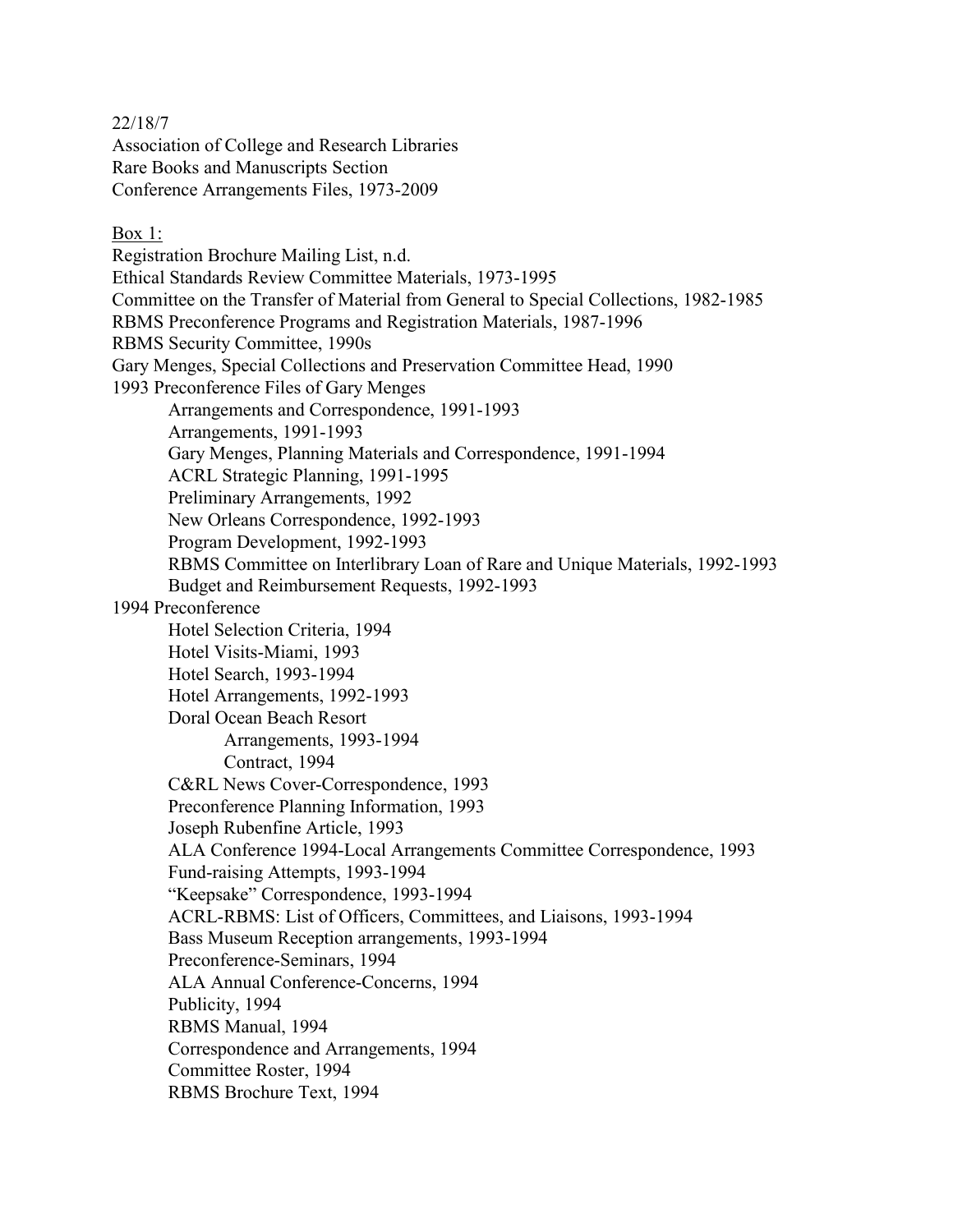Historical Museum of Southern Florida Reception Arrangements, 1994 Food Arrangements, 1994 Tour Arrangements, 1994 Audio-Visual Arrangements, 1994 Nametags, 1994 Participant's Folder, 1994 Program Edits, 1994 RBMS Group Dinner, 1994 List of participants, 1994 Schedule Planning, 1994 Greater Miami Convention and Tourist Bureau Correspondence, 1994 Transportation Arrangements, 1994 Evaluations, 1994 Program Drafts, 1994 RBMS Midwinter Conference-Arrangements and Correspondence, 1994 ALA Annual Conference Program, 1994 Preliminary Program, 1994

### Box 2:

1995 Preconference ACRL/RBMS Committees-Membership Listings, 1994-1995 ACRL Preconference Fee Taskforce-Meetings, Correspondence, 1994-1995 Arrangements and Correspondence, 1995 Annual Conference Minutes, 1995 ACRL 7<sup>th</sup> National Conference-Pittsburgh, 1995 Midwinter Meeting Rooms Arrangements, 1995 1997 Preconference Susan Allen Correspondence, 1995-1997 Local Arrangements Committee Email Correspondence, 1995-1997 Arrangements and Correspondence, 1995-1997 Seminar/Workshop Planning Correspondence, 1995-1997 Program Committee Agendas/Minutes and Correspondence, 1995-1997 Possible Speaker Topics, 1995-1997 Program Committee Correspondence, 1995-1997 Nora Quinlan-Personal, 1995-2000 Lynn Avery Hunt Correspondence, 1996 Joyce Appleby Contact Information, c. 1996 Schedule Planning, 1996 EAD Workshop-Correspondence, 1996 Call for Papers Evaluations, 1996 Prospectus-History of the Book M.A. at London University, 1996 Call for Papers Correspondence-RBMS Preconference, 1997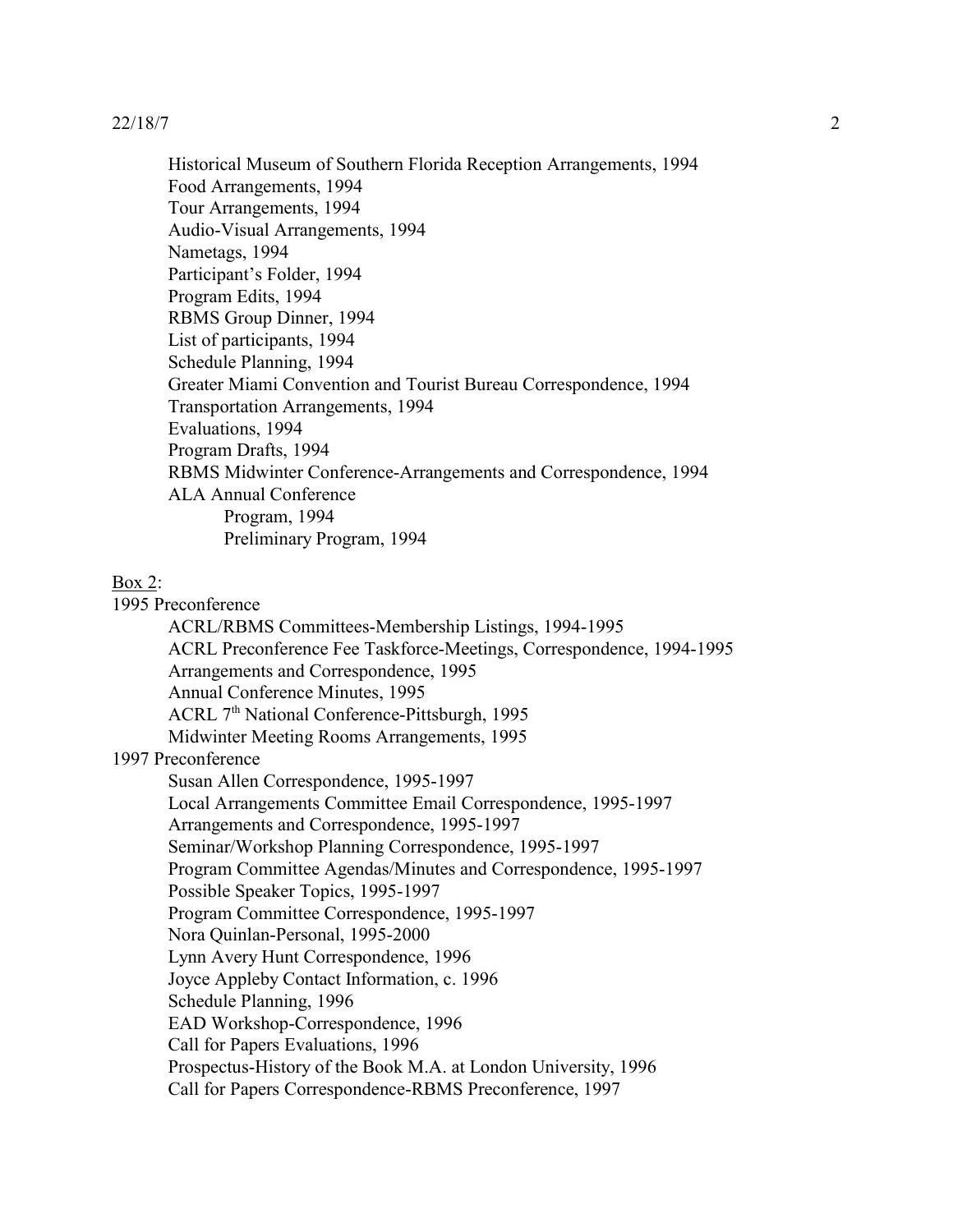Preconference Speaker Correspondence Ellen Dunlap, 1996-1997 Jeffrey Groves, 1996-1997 Rosalind Remer, 1996-1997 Robert Gross, 1996-1997 Julian Roberts, 1996-1997 Stephen Ferguson, 1996-1997 Local Arrangements Committee-Meeting Minutes, 1996-1997 Mary Ellen Davis Correspondence, 1996-1997 Arrangements at Huntington Library, 1996-1997 Inquiries, 1996-1997 Paper Proposals, 1996-1997 Preconference Site Selection, 1996-1997 Instructions on the Care and Feeding of Speakers, 1996-1997 Registration Brochure Correspondence, 1997 Publicity, 1997 Paper Proposals, 1997 Program Production, 1997 Evaluations of the 38<sup>th</sup> RBMS Preconference, 1997 Paper Proposal Evaluations, 1997 Registration Correspondence, 1997 Speaker Selection Information and Correspondence, 1997 Final Report Drafts, 1997 1998 Preconference ALA Annual Conference-Hotel Room Set-Up, 1998 Washington Meeting-Hotel Search, 1998 Catering Arrangements, 1998 Fund-raising, 1998 Library of Congress Arrangements, 1998 Hotel Contract, 1998 Historical Society Reception Arrangements, 1998 Dormitory Arrangements, 1998 Folger Library Reception Arrangements, 1998 Tote Bags Arrangements, 1998 Program Committee, 1998 Budget, 1998 Fundraising, 1998 Receptions, 1998

### Box 3:

Program, 1998 Program Text and Printing, 1998 Data, 1998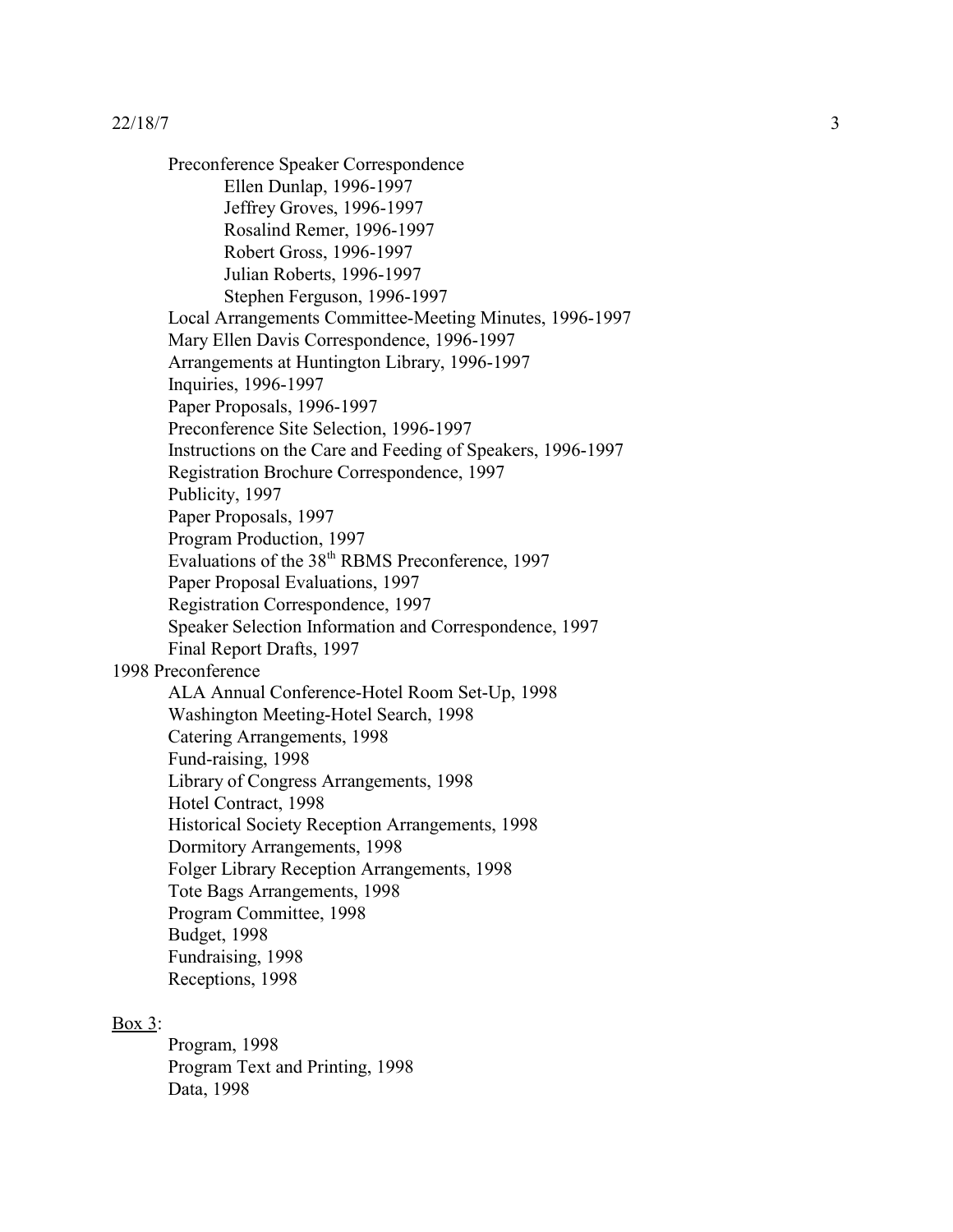Followup, 1998 Preconference Program, 1994-95 Planning Local Arrangements 37th Preconference Planning Program (1996), 1995-96 38th Preconference (1997), (4 folders), 1997-98 promotional material "Books go to the Rotunda," by Daniel J. Miller Conference planning corresondence Problem File 39th Preconference (1998), (3 folders), 1998 Conference Planning Correspondence Preconference Planning Manuals, 1981-1994 Conference Program Planning, 1998-99 Conference Program Planning, 1999-2000 2000 Preconference Brochure, 1999-2000 Budget, 1999-2000 Catering, 1999-2000 Correspondence–General, 1999-2000 Dorms, 1999-2000 Hotel Inter-Continental, 1999-2000 Letters of Agreement–Plenary, 1999-2000 Letters of Agreement–Seminars, 1999-2000 Letters of Agreement–Short Papers, 1999-2000 Local Arrangements, 1999-2000 Plenary Sessions, 1999-2000 Registration, 1999-2000 Scholarships, 1999-2000 Seminars, 1999-2000 Short Paper Schedules, 1999-2000 Sponsorship, 1999-2000 Tours, 1999-2000 Vademecum–Handbook and Program, 1999-2000 Workshops, 1999-2000 20th Annual Preconference Program–San Antonio and Austin, TX, 1979 28<sup>th</sup> Annual Preconference Program–Stanford, CA, 1987 30th Annual Preconference Program–Dallas, TX, 1989 35th Annual Preconference Program–Miami Beach, FL, 1994

47th Annual Preconference Program and Promotional Materials–Austin, TX, 2006

Preconference Themes and Locations–1959-2006, 2006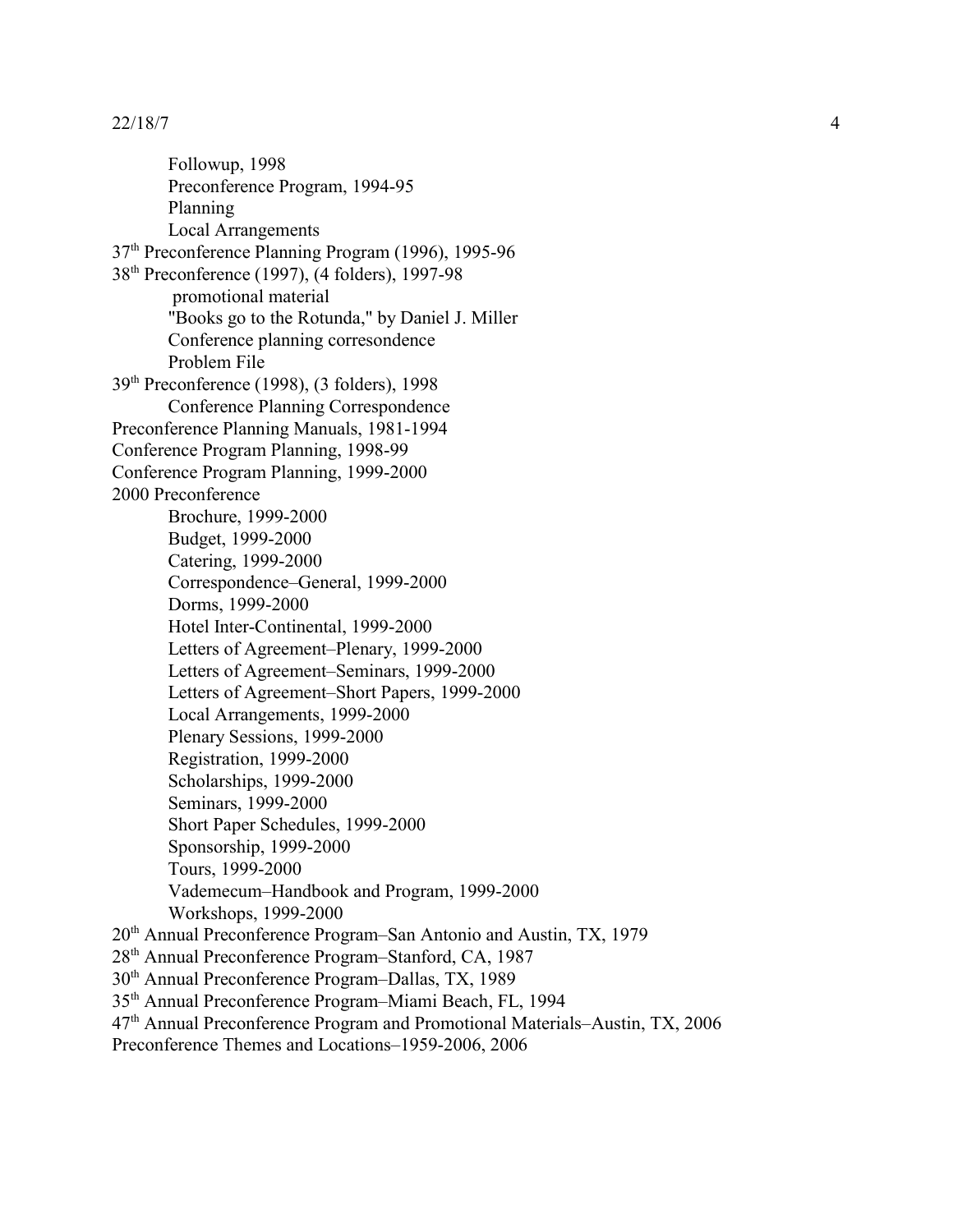Box 4: Preconference Expenses and Budget, 1998-99 2001 Preconference Conference Program Planning, 2000-01 Dorms, 2000-02 Signed Seminar Agreements, 2000-01 ALA Midwinter Meeting Agendas and Minutes, 2004 Scheduling, 2004 Pre-conference Recordings (have been digitized), 2011 Preconference Brochures, 2000-2006 2003 Preconference Refunds Requests, 2003 Signed Agreements, 2003 2004 Preconference Speaker Agreement, 2004 Audio and Visual Set up, Schedule, Contact List, 2004 Finals and Regulation Documents, 2004 OMNI and Housing, 2004 Sponsorships, 2004 Conference Program Planning, 2004-05 2005 Preconference Fliers, 2005 2006 Preconference Evaluation Results, 2006 Letters of Agreement, 2006 Local Arrangements, 2006 Registration, 2006 Sponsorships, 2006 2007 Preconference Donations, Baltimore, 2007 Evaluation Results and Final Report, 2007 Intercon, 2007 Local Arrangements, 2007 Logistics, 2007 Speaker Agreements: Plenary, 2007 Speaker Agreements: Seminars, Short Papers, Workshops, 2007 Tremont, 2007 2008 Preconference Angeleno (Hotel), 2008 Contracts, 2008 Dorms, 2008 Evaluation Results, 2008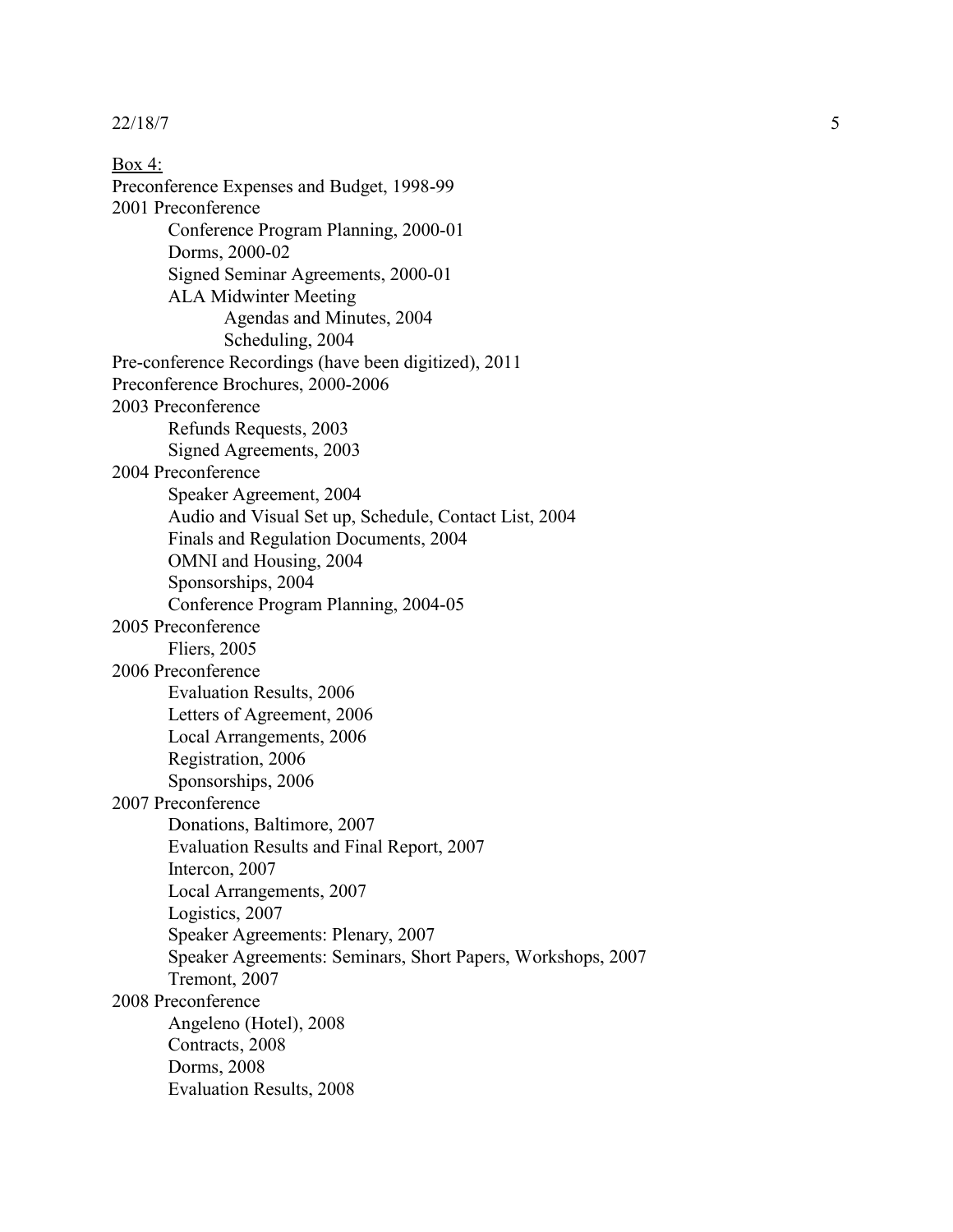Luxe (Hotel), 2008 Plenary, 2008 Promotion Print Pieces, 2008

### Box 5:

Seminar Agreements, 2008 Site Visit, 2008 Transportation, 2008 Workshops, 2008 2009 Preconference Discussion Group, 2009 Donations, 2009 Dorms, 2009 Local Arrangements, 2009 OMNI, 2009 Plenary, 2009 Print Pieces (including "Commemorative Keepsake Volume," 50<sup>th</sup> Anniversary of RBMS, and "Seas of Change" Preconference program), 2009 Regional Workshops, 2009 Scholarships, 2009 Seminars, 2009 Short Papers, 2009 Site Visit, 2009 UVA, 2009 Workshops, 2009 Planning Materials - Victoria Ondrla's Notebook, 2009 [2 folders] Preconference, 2010 Agreement Letters Attendee Badges and Stock Bookseller Badges and Stock Budget Case Studies Discussion Groups Dorms Doubletree Full Registration Lists Local Arrangements Offsite Day Onsite Registration Forms and Receipt Plenary Program Seminars Tours and Tickets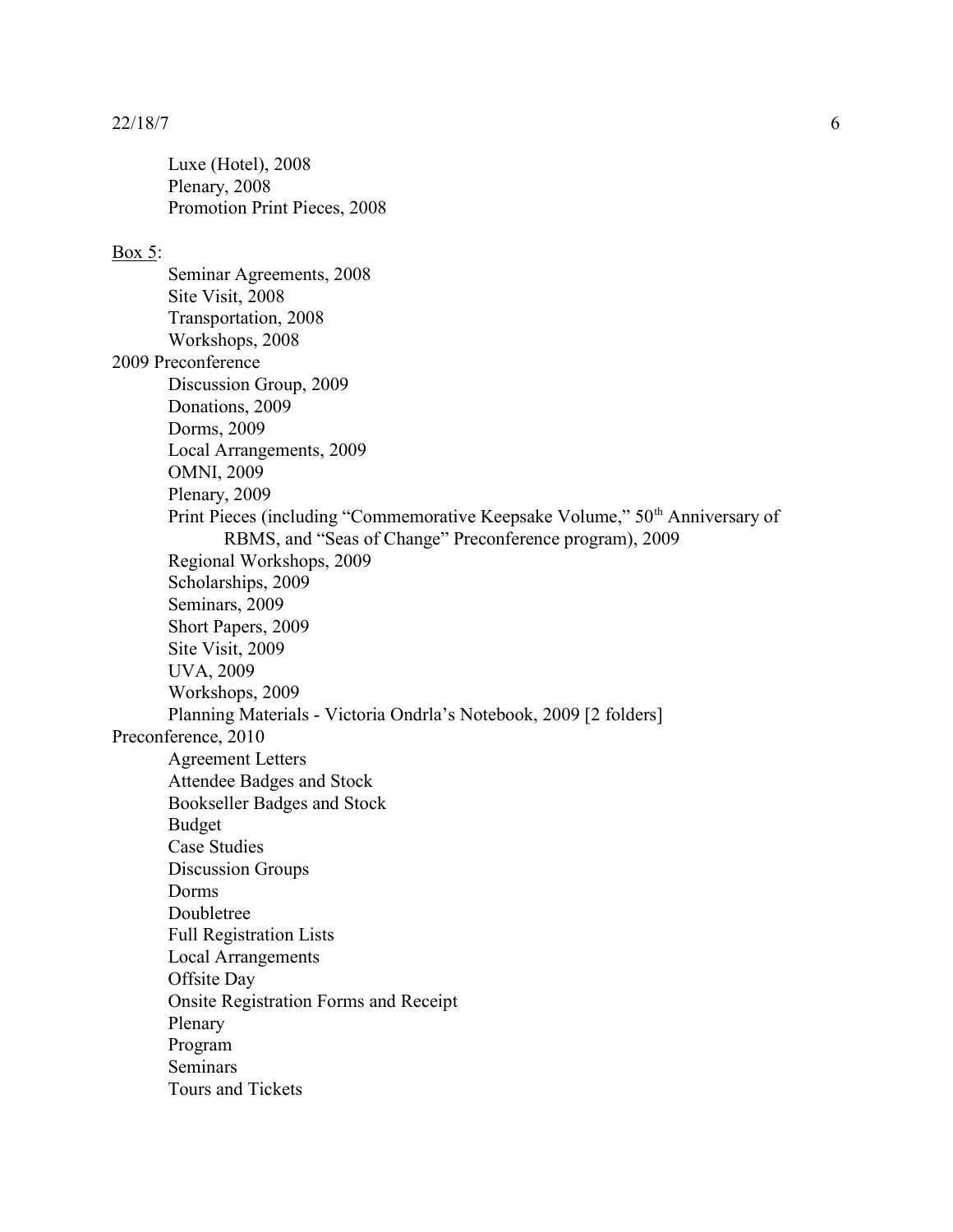Transportation Workshops Workshops and Tickets Regionals, 2010-2012 2002 Preconference Suzy Taraba Correspondence, 2000-01 Administrative To Do Lists, c. 2001 Atlanta Proposal and Correspondence, 1999-2000 Emory Conference Center Correspondence, 2000-01 Hotel Promotional Packet, 2000 The Ritz-Carlton Hotel Promotional Packet Steve Enniss and Laura Micham Correspondence, 2001 Outsourcing Correspondence, 2000 Planning Committee Member Correspondence, 2000-01 Seminars Committee Meeting Minutes and Correspondence, 2000-01 Web Board Correspondence, 2000 Local Arrangements Committee Correspondence, 2000 Emory University Pamphlets, 2000 Nora Quinlain Meeting Notes, 2001 Conference Theme and Title Correspondence, 2000-01 Speakers Correspondence, 2002 Registration Numbers Correspondence, 2002 Vade Mecum Draft, 2002 Short Paper Proposals, 2001- 02 Program Correspondence, 2002 Workshops Correspondence, 2002 Copy of Website, 2002 Schedule Correspondence, 2002 Program Committee Minutes, 2001-02 Local Arrangements Correspondence, 2001-02

## Box 6:

The Georgian Terrace Hotel Promotional Packet, 2002 Association of Research Libraries Task Force on Special Collections Panel Correspondence, 2002 Budget Correspondence and Draft, 2001-02 Carla J. Stoffle Presentation Slides, 2002 Evaluation Form Copies, 2002 Atlanta Tourism Brochures and Maps, 2001 Preconference Brochure Correspondence, 2002 Seminars Correspondence, 2002 Theme Idea Articles and Correspondence, 2001-02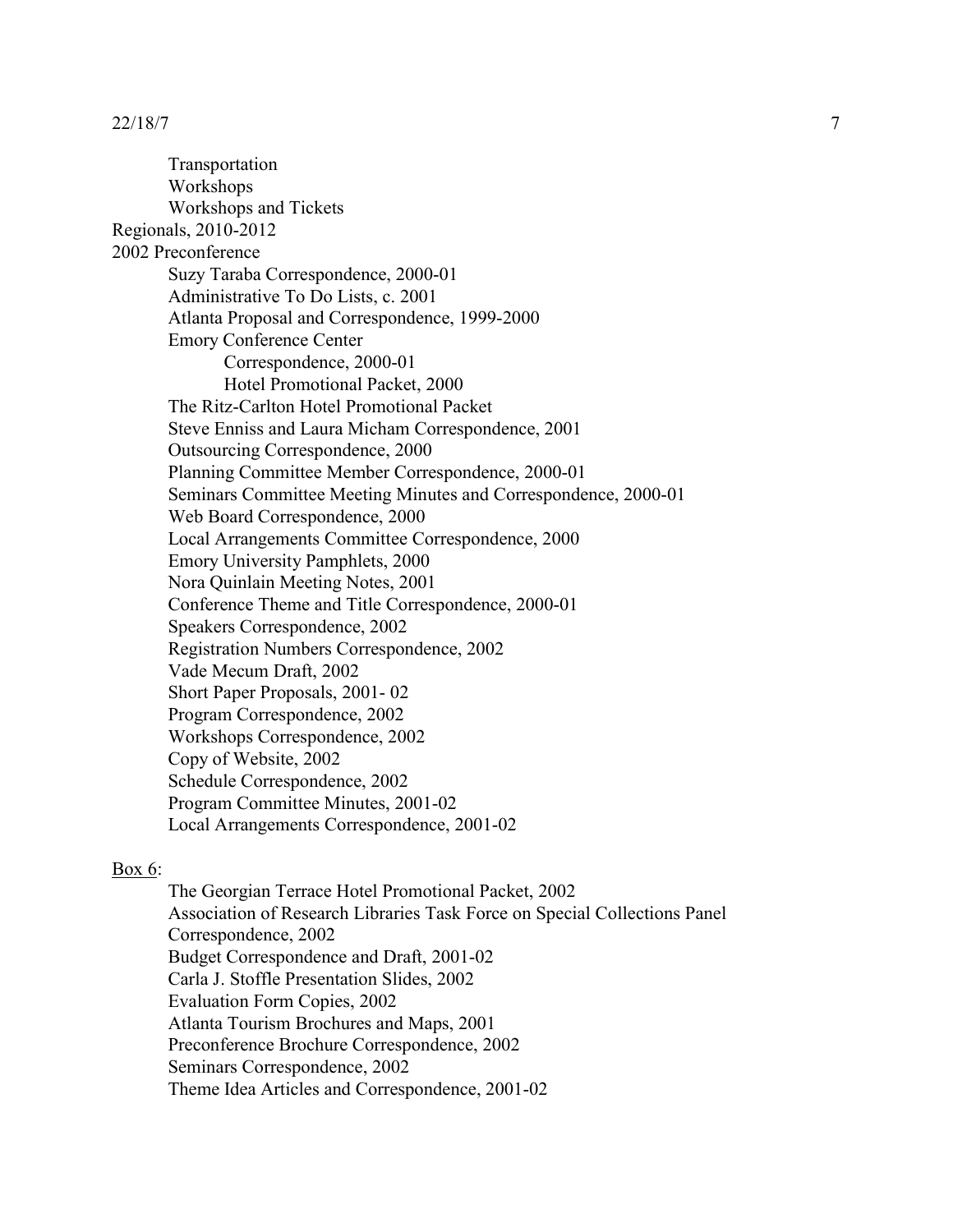Theme Idea Articles, 2002 Nora Quinlan Badge, 2002 Sunday Events Correspondence, 2002 Mail Advertisements, 2002 Saturday Events Correspondence, 2002 Friday Events Correspondence, 2002 Association of Research Libraries Task Force on Special Collections Handouts, Proceedings, and Panel Correspondence, 1999-2002 Nora Quinlain Letters, 2002 American Library Association Annual Conference Program Book, 2002 Map and Guide Pamphlet, 2002 Evaluation Results, 2002 Brochures, 2002 Committee Appointments, 1990-94 ACRL Activities Section Council Memoranda and Minutes, 1992 1984 Preconference Bookseller Coordination, 1984 Budget, 1984 Committee, 1984 Correspondence, 1984 Catering and Mary Beth Bigger, 1984 Conservation and Connie Brooks, 1984 Entertainment and Cathy Henderson, 1984 Exhibits, Tours, and Charlotte Carl-Mitchell, 1984 Hotel Liason and John Thomas, 1984 Publications and Will Goodwin, 1984 Registration and John Kirkpatrick, 1984 Transportation and John Chalmers, 1984 Dining and Entertainment, 1984 Dinner, 1984 Libraries and Sightseeing, 1984 Planning Guidelines, 1984 Planning Meetings, 1984 Schedule and Program, 1984 Planning Guidelines, 1984 1994 Preconference Files of Jackie Dooley Award for Rare Books and Manuscripts Librarianship, 1991-94 Award for Rare Books and Manuscripts Librarianship Committee, 1994 Ethical Standards Committee, 1992-93 Executive Committee of RBMS 1990 Peter Van Wirgen as Chair Meeting Minutes and Notes, 1990 1991 Daniel Traister as Chair Meeting Minutes and Notes, 1991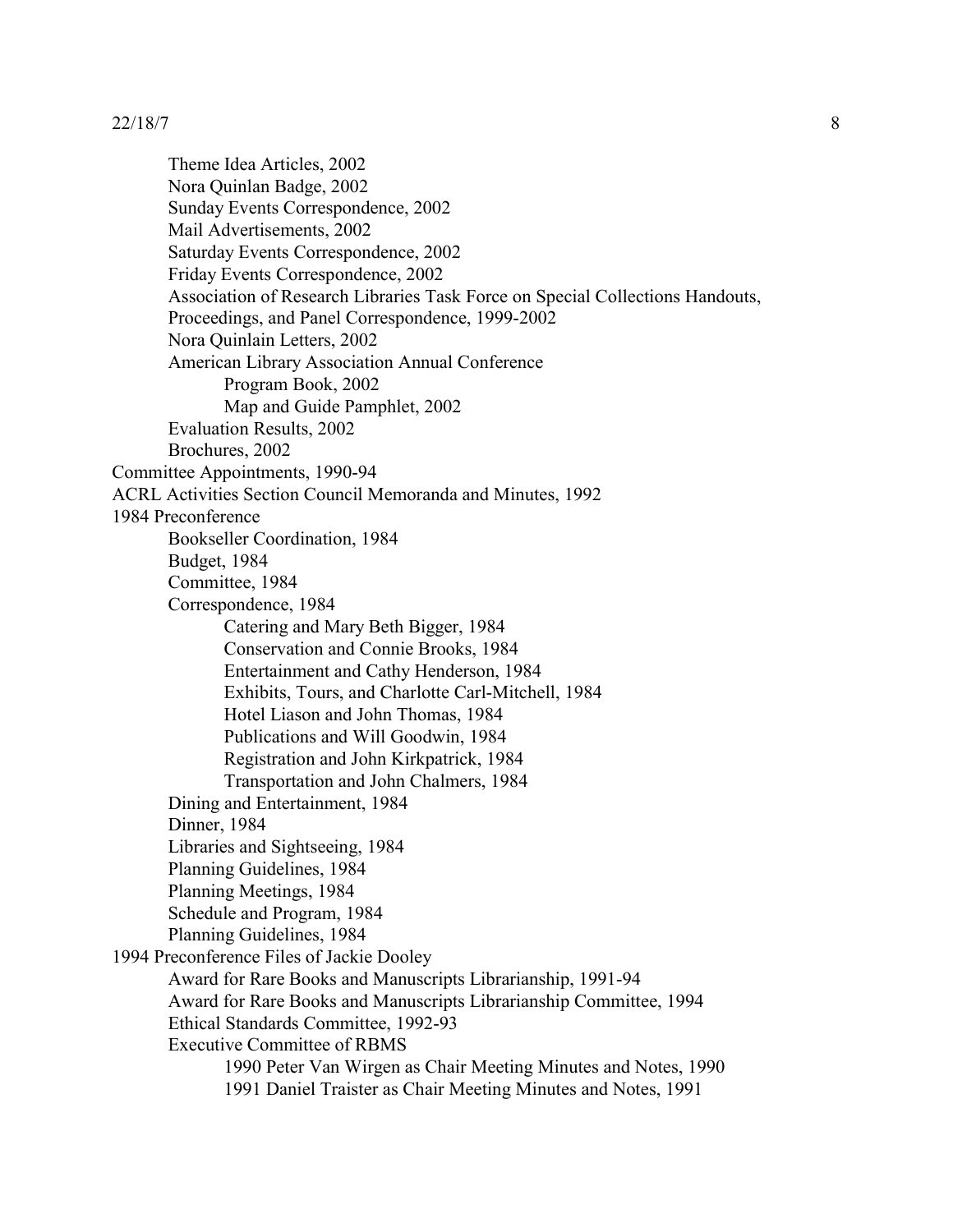1994 Jackie Dooley as Chair Meeting Minutes and Notes, (2 folders), 1994 Guidelines Endorsed by Society of American Archivists, 1993-94 Joint Access Statement with Society of American Archivists, 1992-93 Planning Committee, (2 folders), 1991-93 Programs, 1994 Publications, (2 folders), 1994 Security Committee, 1994 Seminars Committee, 1994 Standards and Accreditation Committee, 1994 Survey of Ad Hoc Committees, 1974-89 1976 Preconference Proceedings, Eighteenth Century English Books Institute Program and Registrants List, 1975-77 2008 Rare Books and Manuscripts Section Conference Program Correspondence Call for Proposals, 2007, 2009 Handouts and Promotional Postcard, 2008 Program Planning Committee Meeting Minutes and Agenda, 2007 Program Recording Summary, 2008 Summary for Survey for Program Evaluation, 2008

### Box 7:

2011 Preconference Case Studies Workshop Discussion Groups/Short Papers Donations/Sponsorship Dorms Evaluation First Time Event **Hotel** Letters of Agreement Meeting Minutes Offsite Day Planning Materials - Victoria Ondrla's Binder [3 folders] Plenary Seminars Site Visit 2012 San Diego

# Vade Melcom Westin Preconference Binder Immersion 2013 Faculty Binder [2 folders] Program Track Binder Teacher Track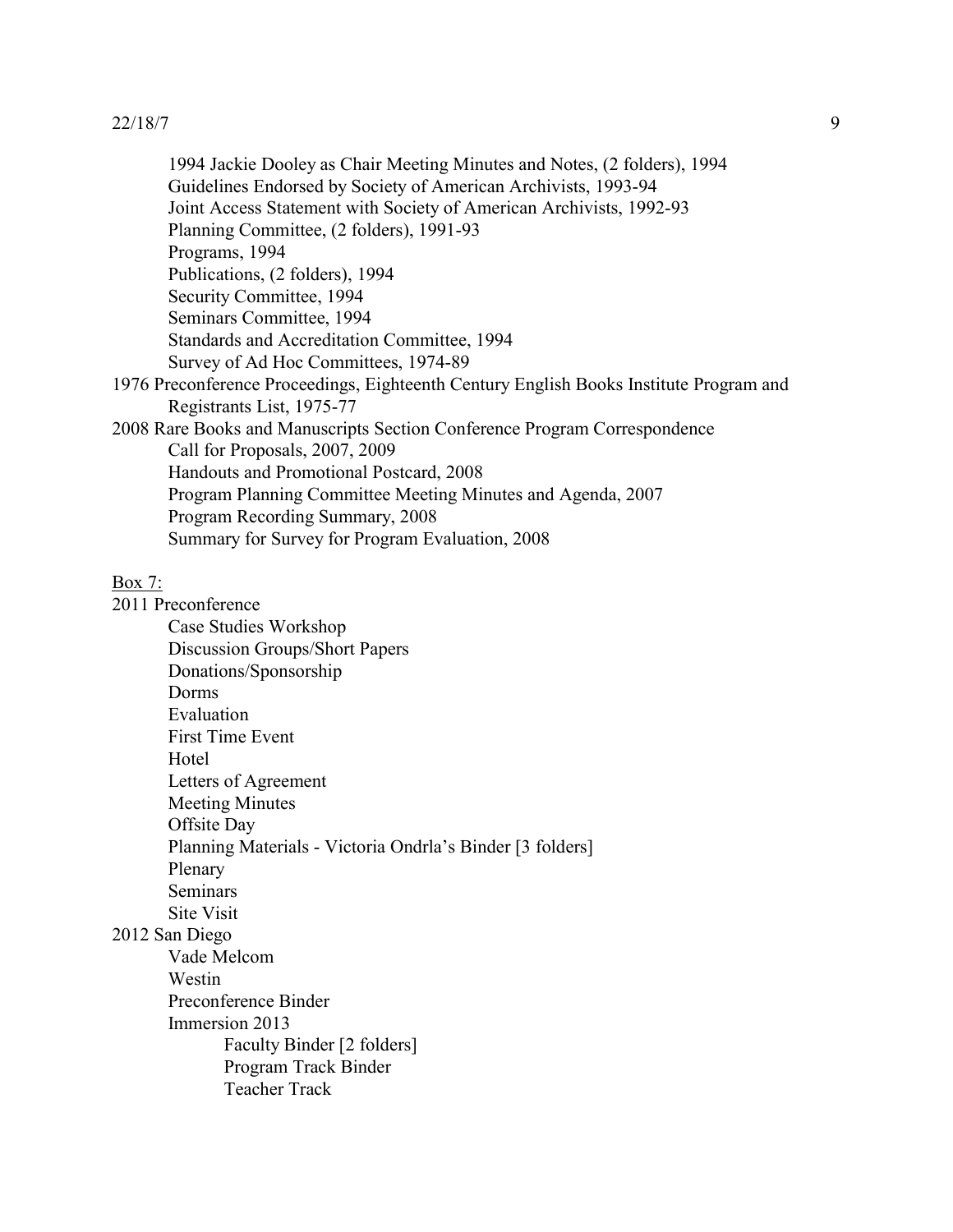2013 Minneapolis, Minnesota Marriott Print and Promotion 54<sup>th</sup> Annual Preconference ACRL Staff Binder [2 folders] Handouts Collection [2 folders] Preconference Procedures Manuals, 1989, 1994, 1997-98 2014 Las Vegas, Nevada Ephemera and Program, 2014 Hotel Bally's, 2012-14 Planning, 2014 2015 Oakland and Berkeley, California Antique Booksellers Association of America, 2015 Bussing and Reception, 2015 Ephemera and Program, 2015 Hotels, 2014-15 Local Arrangements and Tours, 2015 Speakers and Agreements, 2015 2016 Miami, Florida Agreements, 2016 Dorms, 2016 Ephemera and Program, 2016 Hotel, 2016 Box 8: 2017 Iowa City, Iowa Agreements, 2017

Bussing, 2017

Hotels, 2017

Hotel, 2018 Print Pieces, 2018 Reception, 2018 Swag, 2018

Conference Artifacts

Agreement, 2018 Bussing, 2018 Diagrams, 2018

2018 New Orleans

Delmas Foundation, 2015

Ephemera and Program, (2 folders), 2017

Ephemera and Program, (2 folders), 2018

Bookbags, 2002, 2010, 2013-17

Aeon and Atlas Systems magnetic cube with Shakespeare Book decorations, Undated